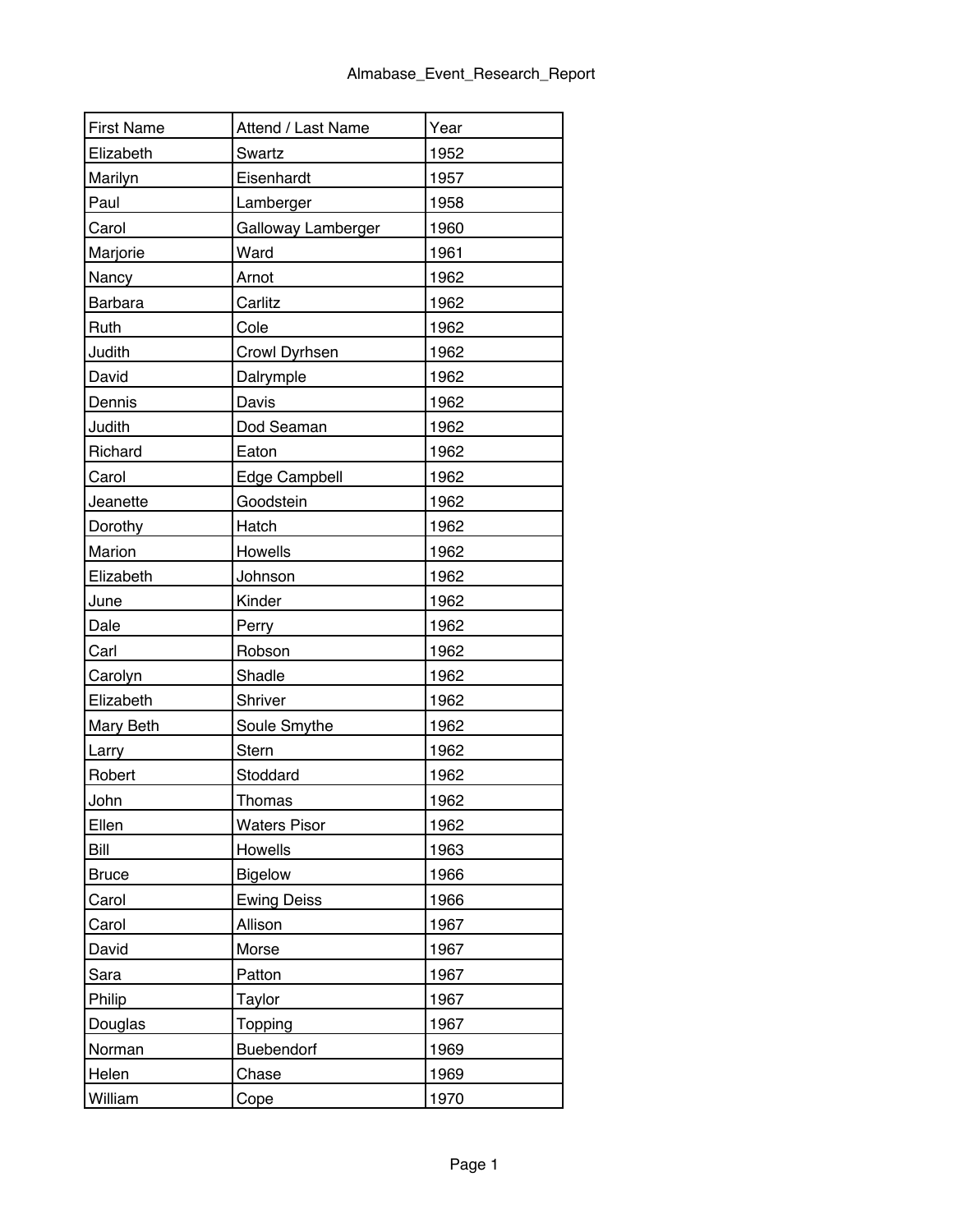| Christopher     | <b>Dirks</b>          | 1970 |
|-----------------|-----------------------|------|
| Robert          | Kaven                 | 1970 |
| <b>Stuart</b>   | Wakeham               | 1970 |
| Greg            | Barbu                 | 1971 |
| Wayne           | <b>Boettner</b>       | 1971 |
| Malcolm "Mac"   | Collins               | 1971 |
| Janet           | Cross                 | 1971 |
| Edward          | Darland               | 1971 |
| Don             | Dewald                | 1971 |
| Wendy           | Dillingham            | 1971 |
| M. Lynne        | Driver                | 1971 |
| <b>Margery</b>  | Gates                 | 1971 |
| R. Steven       | Griffin               | 1971 |
| Diane           | Hamburger             | 1971 |
| Ron             | Hamburger             | 1971 |
| Penny           | Hewitt                | 1971 |
| Dan             | Johnson               | 1971 |
| Michele         | Johnson               | 1971 |
| Don             | Kovacs                | 1971 |
| Ruth            | Kovacs                | 1971 |
| James           | Lowery                | 1971 |
| <b>Tricia</b>   | Lucas                 | 1971 |
| Linda           | Martens               | 1971 |
| <b>Nancy</b>    | Morris                | 1971 |
| Patricia        | Reid                  | 1971 |
| John            | Rogers                | 1971 |
| Robert          | Schirmer              | 1971 |
| Sheryl          | Schirmer              | 1971 |
| Donna           | Seegar-Sedmak         | 1971 |
| Margaret Elaine | Snyder Fry            | 1971 |
| Sandra          | Stieglitz             | 1971 |
| Kerry           | Stroup                | 1971 |
| <b>Brenda</b>   | Wakeham               | 1971 |
| Julie           | <b>Wood Strong</b>    | 1971 |
| Patricia        | Ziemke Foreman        | 1971 |
| Donald          | <b>Barlow</b>         | 1972 |
| David           | <b>Berkey</b>         | 1972 |
| Anne            | <b>Bingaman Horst</b> | 1972 |
| Carolyn         | Calhoun Walter        | 1972 |
| Thomas          | Cargill               | 1972 |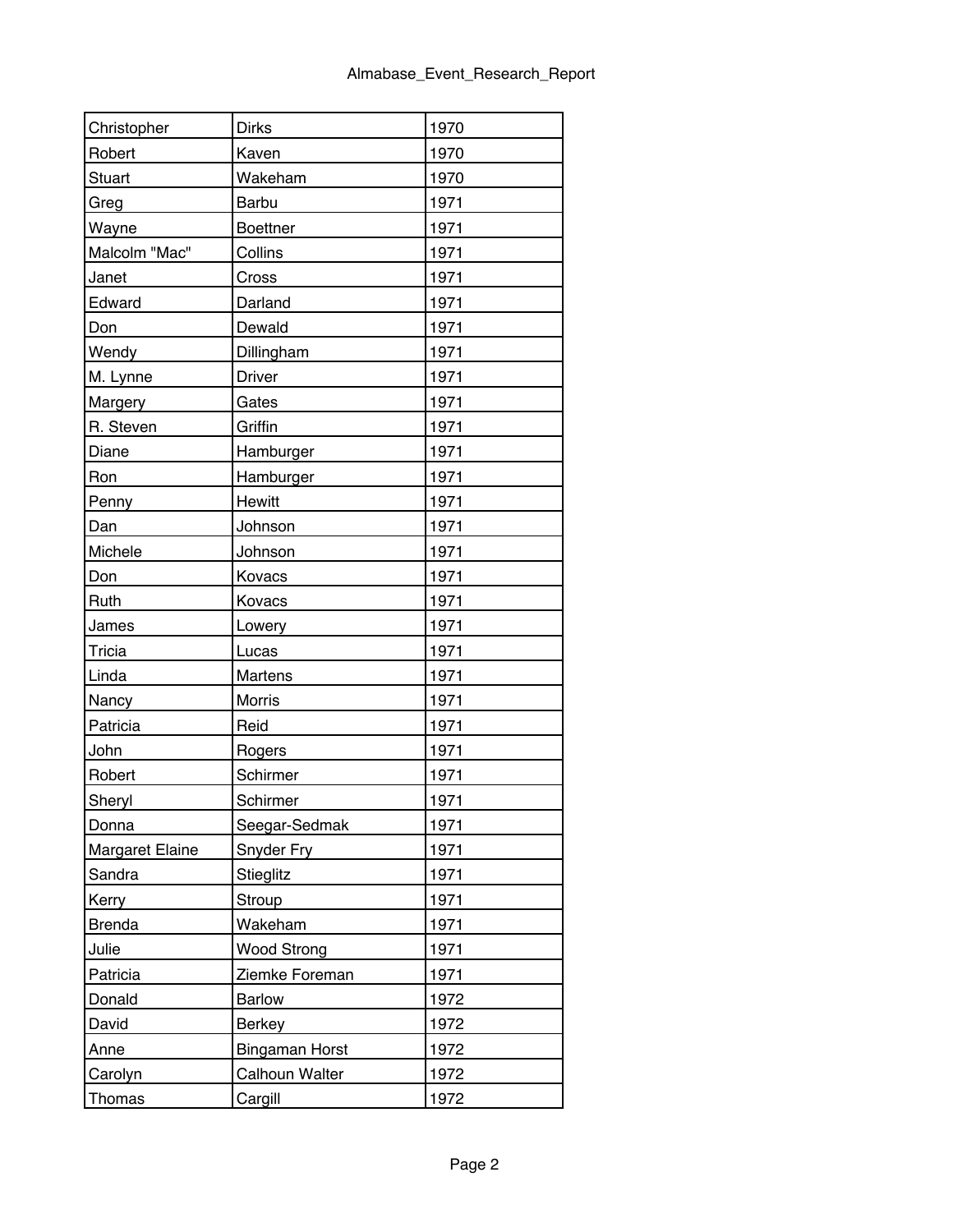| James          | Cashell                  | 1972 |
|----------------|--------------------------|------|
| Raymond        | Chapin                   | 1972 |
| Marge          | Coates Chapin            | 1972 |
| Karen          | Collins                  | 1972 |
| Susan          | Collins                  | 1972 |
| David          | Cummings                 | 1972 |
| James          | DeRose                   | 1972 |
| Edward         | <b>Driskill</b>          | 1972 |
| Lynne          | <b>Engstrom Williams</b> | 1972 |
| Robert         | Farrance                 | 1972 |
| Jane           | Finlay                   | 1972 |
| John           | Foote                    | 1972 |
| Edward         | Fritz                    | 1972 |
| Stephen        | Gagen                    | 1972 |
| Douglas        | Henschel                 | 1972 |
| J. William     | Hook                     | 1972 |
| Charles        | Huffer                   | 1972 |
| Geoffrey       | <b>Hughes</b>            | 1972 |
| Philip         | Hunter                   | 1972 |
| H. Susan       | Jones                    | 1972 |
| Mike           | Keller                   | 1972 |
| <b>Byron</b>   | Kentner                  | 1972 |
| William        | Kulp                     | 1972 |
| Nancy          | Langrall                 | 1972 |
| Susan          | Leo                      | 1972 |
| Karen McCleary | Lockwood                 | 1972 |
| Cynthia        | MacDonell                | 1972 |
| David          | MacDonell                | 1972 |
| <b>Brenda</b>  | Major                    | 1972 |
| Kacy           | McClelland               | 1972 |
| Janet          | Morbeck                  | 1972 |
| Tremaine       | Oatman                   | 1972 |
| Susie          | Pyle Wagner              | 1972 |
| Cheryl         | Redfern                  | 1972 |
| Roger          | Reiman                   | 1972 |
| Richard        | Rider                    | 1972 |
| <b>Betsy</b>   | Rogers                   | 1972 |
| James          | Sentman                  | 1972 |
| Charles        | Sheffield                | 1972 |
| Meta           | Shoup Cramer             | 1972 |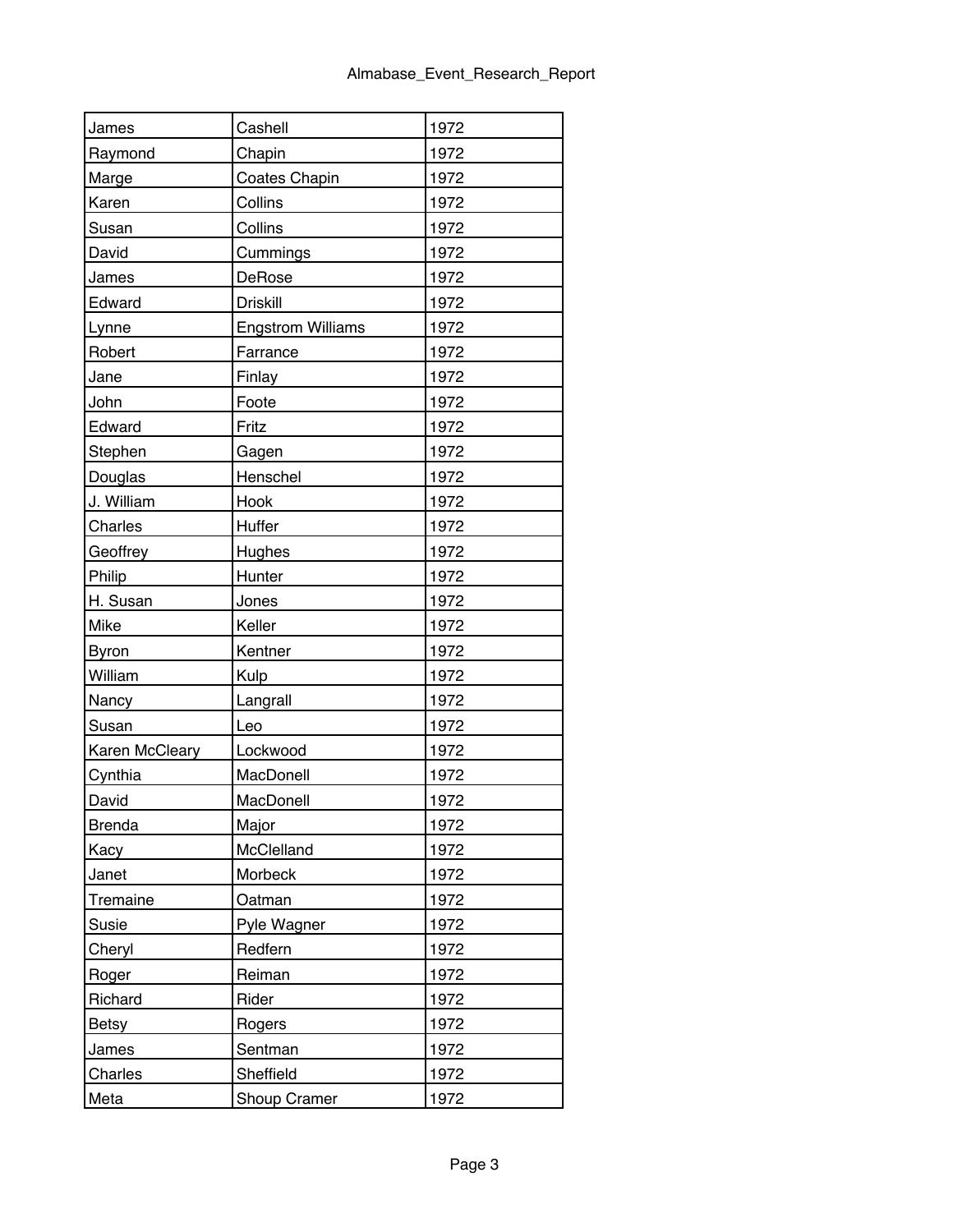| William           | Shriver               | 1972 |
|-------------------|-----------------------|------|
| Lorrie            | Sprague               | 1972 |
| John              | <b>Stanley</b>        | 1972 |
| Louis             | Trevisan              | 1972 |
| <b>Nancy</b>      | Turner                | 1972 |
| Charles           | Turner                | 1972 |
| Grant             | Underhill             | 1972 |
| Sue               | Walters               | 1972 |
| Patricia          | Warner                | 1972 |
| John              | Wolfenden             | 1972 |
| William           | Yeakley               | 1972 |
| Robert            | Yomboro               | 1972 |
| Lou               | Young                 | 1972 |
| John              | Yutzey                | 1972 |
| Deborah Craig     | Cashell               | 1973 |
| Margaret          | Cummings              | 1973 |
| Darcey            | DeRose                | 1973 |
| Roger             | France                | 1973 |
| Mary Beth         | France                | 1973 |
| Pam               | McLinden              | 1973 |
| Tim               | McLinden              | 1973 |
| James             | <b>Becker</b>         | 1975 |
| Linda             | Barbu                 | 1975 |
| Helen             | Becker                | 1976 |
| Don               | <b>Berkey</b>         | 1976 |
| Elizabeth "Betsy" | <b>Brown</b>          | 1977 |
| Carol             | Coccia                | 1977 |
| Annette           | Courey Brown          | 1977 |
| Robert            | Dyer                  | 1977 |
| W. Thomas         | Farquhar              | 1977 |
| Ernst             | Fischer               | 1977 |
| Wendy             | Galloway Ciriegio     | 1977 |
| Edward            | Gilliss               | 1977 |
| David             | Hay                   | 1977 |
| Loren             | Hintz                 | 1977 |
| Nancy             | Homans                | 1977 |
| Nancy             | <b>Jeffries</b>       | 1977 |
| Sheryl            | <b>Keevert Rogers</b> | 1977 |
| Scott             | Lafferty              | 1977 |
| Susan             | Lafferty              | 1977 |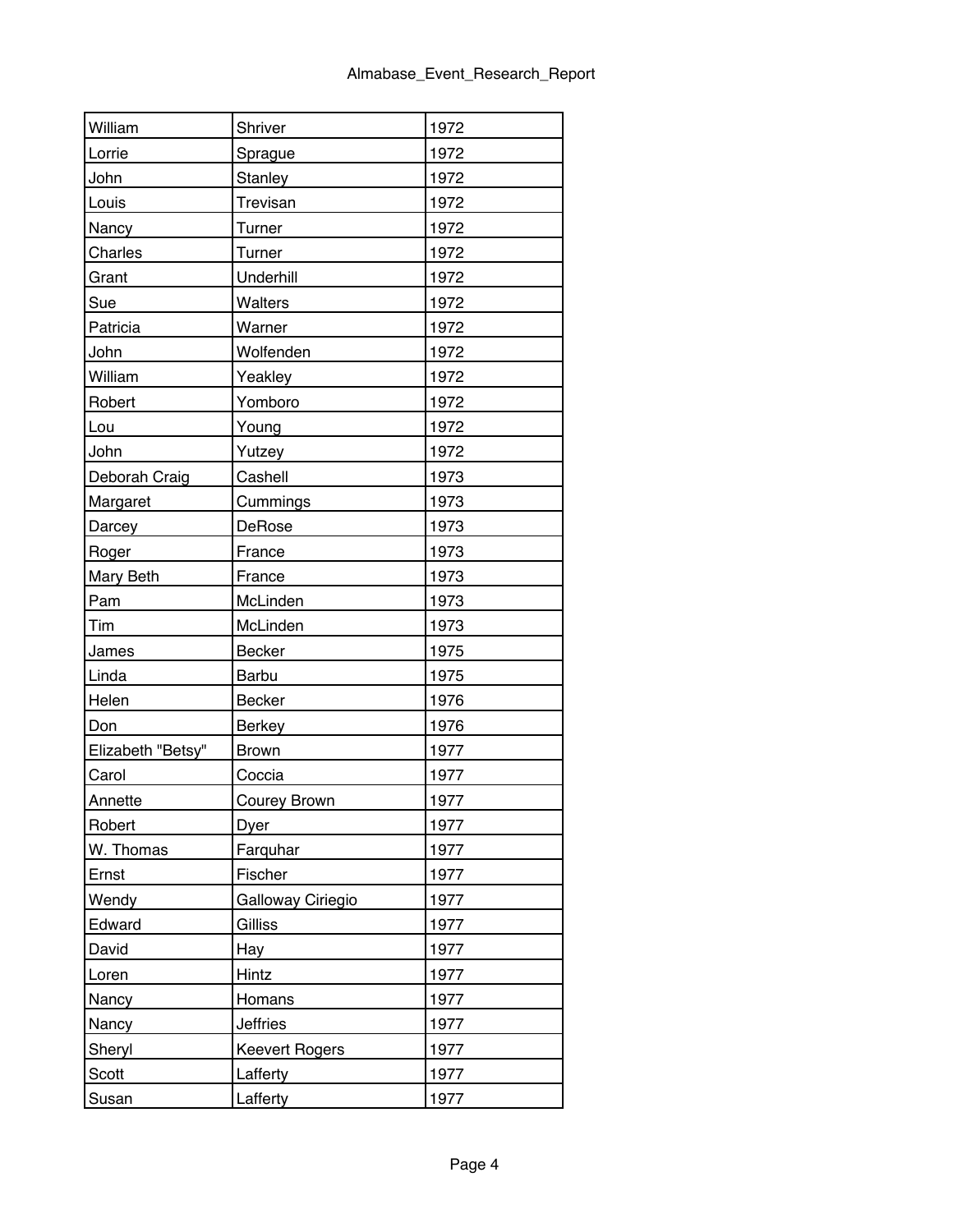| <b>Beth</b>  | Linvill            | 1977 |
|--------------|--------------------|------|
| David        | Luken              | 1977 |
| Susan        | Lundal             | 1977 |
| Harold       | Morley             | 1977 |
| Joanne       | <b>Olson King</b>  | 1977 |
| Dale         | Osterman           | 1977 |
| Douglas      | Peterson           | 1977 |
| Gretchen     | Petrie             | 1977 |
| Timothy      | Price              | 1977 |
| John         | Redfield           | 1977 |
| David        | Roberts            | 1977 |
| Robert       | Rutan              | 1977 |
| <b>Bruce</b> | Shaw               | 1977 |
| Sangram      | Sisodia            | 1977 |
| Virginia     | Smith Craig        | 1977 |
| Sandra       | Stepfield Brockman | 1977 |
| Carole       | Valliere           | 1977 |
| Karen        | Whelan             | 1977 |
| Anita        | Willsie Kerr       | 1977 |
| Wendy        | Beatty-Burg        | 1978 |
| Gregory      | Benckart           | 1978 |
| Calvin       | Idler              | 1978 |
| Carol        | <b>Bowers</b>      | 1979 |
| Shelley      | Griewahn           | 1979 |
| David        | Scott              | 1979 |
| Barbara      | <b>Brown</b>       | 1982 |
| Susan        | Brown Rumbuagh     | 1982 |
| Susan        | <b>Curie Briss</b> | 1982 |
| Cynthia      | Kershner Harper    | 1982 |
| Susan        | Lee                | 1982 |
| Nancy        | Marchant           | 1982 |
| Ann          | Mowery             | 1982 |
| Jennie       | Rakos              | 1982 |
| Daniel       | Strauch            | 1982 |
| Susan        | Toner              | 1982 |
| Paul         | Holter             | 1986 |
| Kevin        | <b>Burns</b>       | 1987 |
| Diego        | Jarrin             | 1987 |
| Laura        | Lindauer           | 1987 |
| Imrana       | Malik              | 1987 |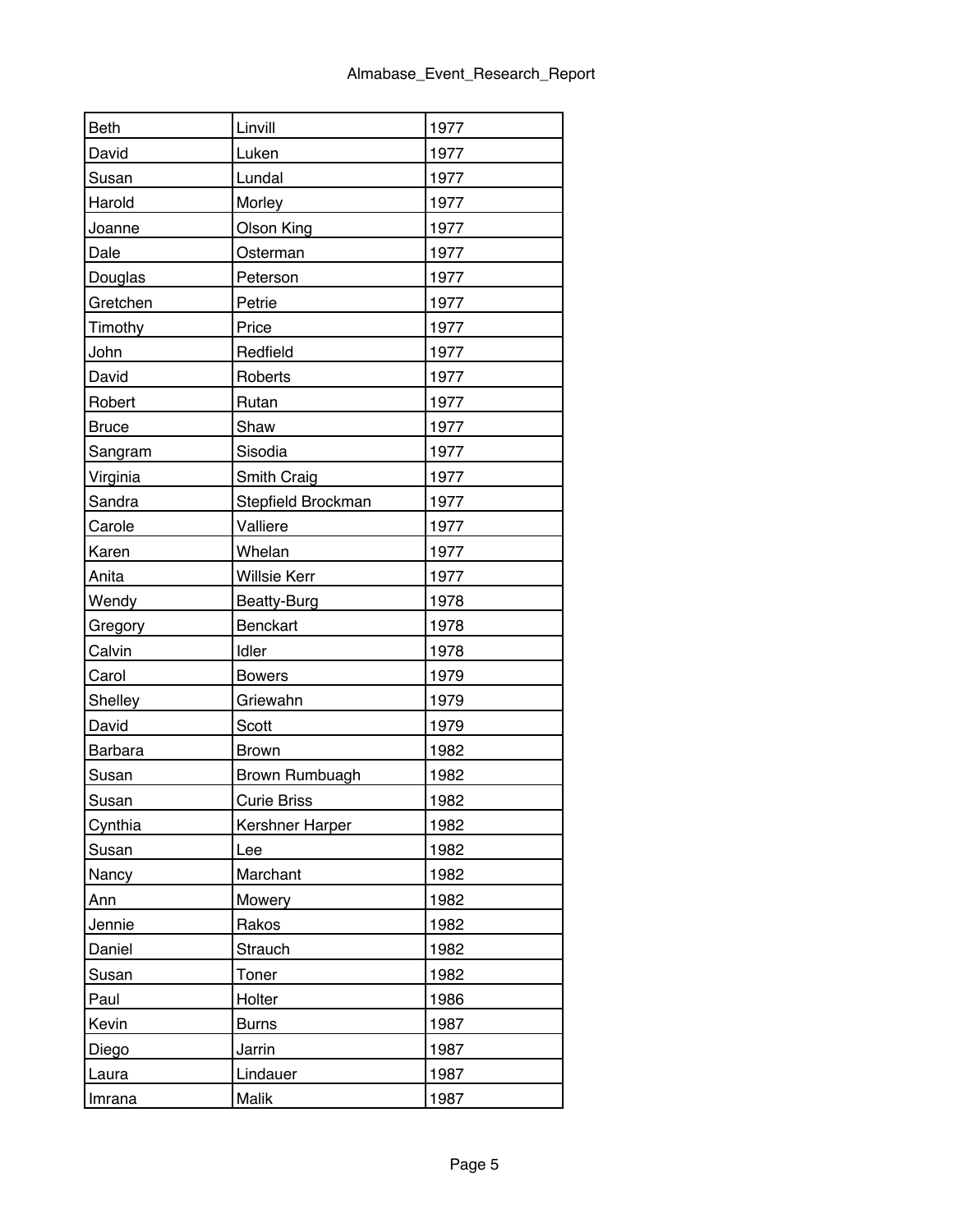| Emilie     | <b>Storrs</b>         | 1987 |
|------------|-----------------------|------|
| John       | Taylor                | 1987 |
| Jerry      | Williams              | 1987 |
| Winnie     | Williams              | 1987 |
| Sandeep    | <b>Bhatia</b>         | 1989 |
| Courtney   | Miller                | 1989 |
| Kris       | Knauer                | 1990 |
| Matilde    | Moros                 | 1990 |
| Sharon     | Rice                  | 1990 |
| Abhijit    | Chatterji             | 1991 |
| Cathy      | <b>Culp Posner</b>    | 1991 |
| John       | Dallas                | 1991 |
| Carri      | Dershin Jenkins       | 1991 |
| Monosij    | Dutta-Roy             | 1991 |
| Julie      | Lostumbo              | 1991 |
| Heather    | Simpson Claar         | 1991 |
| Arvinder   | Singh                 | 1991 |
| Debbie     | Teitelbaum Vitale     | 1991 |
| Srikant    | Voruganti             | 1991 |
| Cheryl     | <b>Buchwalter</b>     | 1992 |
| Chris      | Chamberlin            | 1992 |
| Mustafa    | Garbadawala           | 1992 |
| Dorsey     | Horowitz              | 1992 |
| David      | Jones                 | 1992 |
| Raveena    | Khehar                | 1992 |
| Steven     | Levanduski            | 1992 |
| Annie      | Longsworth            | 1992 |
| Chris Beth | Lyon                  | 1992 |
| Mousumi    | Sarkar                | 1992 |
| Rhonda     | Vandeworp             | 1992 |
| Jamie      | Wallace               | 1992 |
| David      | <b>Wilkins</b>        | 1992 |
| Constance  | Paras                 | 1993 |
| Susan      | <b>Albers Bowling</b> | 1997 |
| Amy        | Blanchard             | 1997 |
| Erik       | Bloom                 | 1997 |
| Karen      | Buchmueller           | 1997 |
| Ali        | Denman                | 1997 |
| Megan      | Doney                 | 1997 |
| Elizabeth  | Felter                | 1997 |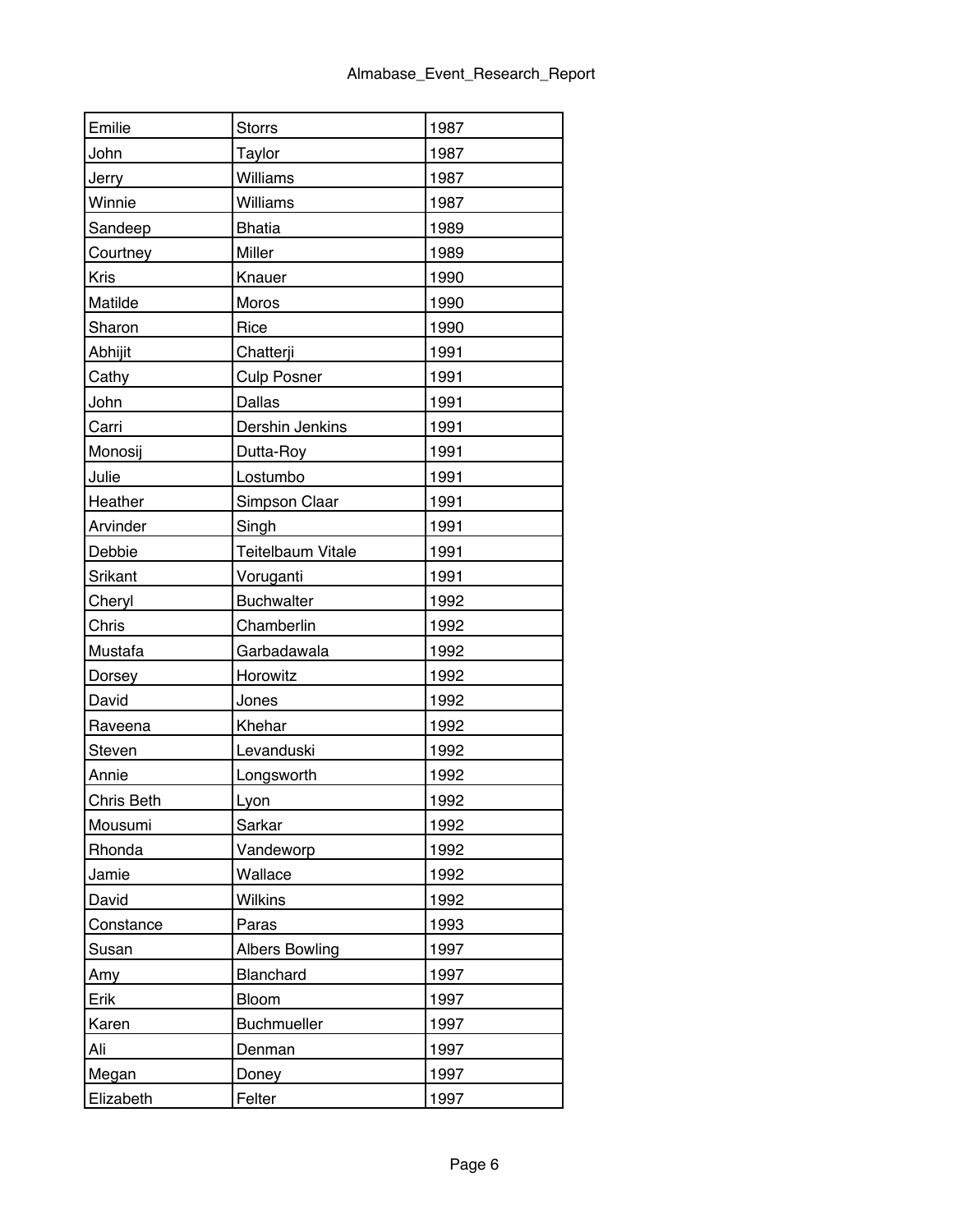| Ayesha       | Hardaway             | 1997 |
|--------------|----------------------|------|
| Jennifer     | Kelly-Masloski       | 1997 |
| Emily        | Lantigua             | 1997 |
| Benjamin     | Larson-Wolbrink      | 1997 |
| Chris        | Leed-Nelson          | 1997 |
| Jane         | Lindquist Lesniewski | 1997 |
| Pia          | Long                 | 1997 |
| Catherine    | McCollister          | 1997 |
| Nathaniel    | Missildine           | 1997 |
| Sarah        | Murphy               | 1997 |
| Ryan         | Murrey               | 1997 |
| Amelia       | Sutton               | 1997 |
| <b>Betsy</b> | Swope                | 1997 |
| Mariama      | Whyte                | 1997 |
| Nathan       | Wilkinson            | 2000 |
| Matthew      | Frank                | 2001 |
| Erik         | McLaughlin           | 2001 |
| Crystal      | Miller               | 2001 |
| Linnea       | Bloom                | 2002 |
| Katherine    | Dunne                | 2002 |
| Miriam       | Esber                | 2002 |
| Jerome       | Hall                 | 2002 |
| Margaret     | Harrod-Burch         | 2002 |
| Casey        | Henderson            | 2002 |
| Elizabeth    | Kriynovich           | 2002 |
| Christopher  | Liao                 | 2002 |
| Holly        | Luebker              | 2002 |
| Elizabeth    | Markel               | 2002 |
| Dana         | McLaughlin           | 2002 |
| David        | Miller               | 2002 |
| Charles      | Nusbaum              | 2002 |
| Maria        | Reese                | 2002 |
| Molly        | Sayre                | 2002 |
| Jordan       | Williams             | 2002 |
| Meghan       | Wills                | 2002 |
| Jaime        | Wolfe-Miller         | 2002 |
| Amy          | <b>Baker</b>         | 2003 |
| Aleisa       | <b>Myles</b>         | 2005 |
| Erin         | Frank                | 2007 |
| Steven       | Frankland            | 2007 |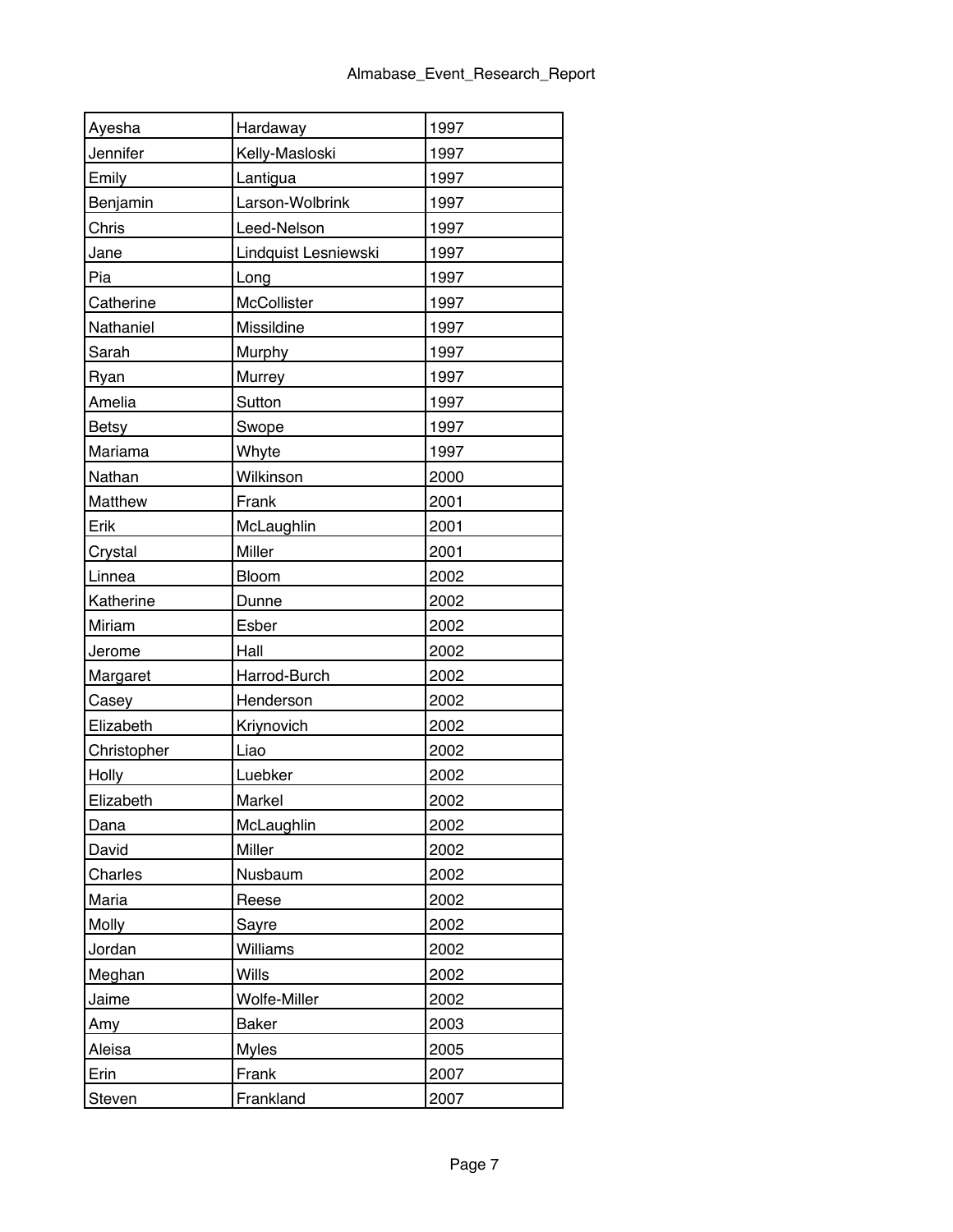| Katherine     | Lawrence        | 2007       |
|---------------|-----------------|------------|
| Michael       | McMaster        | 2007       |
| Nicholas      | Monin           | 2007       |
| Rachael       | Monin           | 2008       |
| James         | Owens           | 2007       |
| Ben           | Schwan          | 2007       |
| Paul          | Seling          | 2009       |
| Jordan        | McNickle        | 2014       |
| William       | <b>Bolte</b>    | 2015       |
| Mike          | Ferris          | 2016       |
| Katie         | Gallagher       | 2016       |
| Katie         | Bradshaw        | 2017       |
| Lauren        | <b>Burke</b>    | 2017       |
| Hannah        | <b>Buzolits</b> | 2017       |
| <b>Brenda</b> | Khor            | 2017       |
| Madeline      | Thomas          | 2017       |
| Nancy         | Valverde        | 2017       |
| Caitlin       | Ziegert McCombs | 2017       |
| Siddhant      | <b>Bassi</b>    | 2021       |
| Grant         | Holter          | 2021       |
| Barbara       | Eisenhardt      | 1957 Guest |
| Wendell       | Cole            | 1962 Guest |
| Polly         | Davis           | 1962 Guest |
| Judy          | Stoddard        | 1962 Guest |
| Richard       | Deiss           | 1966 Guest |
| Julie         | Ramsey          | 1966 Guest |
| Celia         | Topping         | 1967 Guest |
| Elaine        | Kaven           | 1970 Guest |
| Jennie        | Dewald          | 1971 Guest |
| Philip        | Dillingham      | 1971 Guest |
| Mike          | Fry             | 1971 Guest |
| Shae          | Lowery          | 1971 Guest |
| Richard       | <b>Martens</b>  | 1971 Guest |
| Darlene       | Cargill         | 1972 Guest |
| Stephen       | Cramer          | 1972 Guest |
| Marlene       | Gagen           | 1972 Guest |
| Laura         | Harding         | 1972 Guest |
| Beatrice      | Hook            | 1972 Guest |
| Beth          | Hunter          | 1972 Guest |
| Ray           | Kalchert        | 1972 Guest |